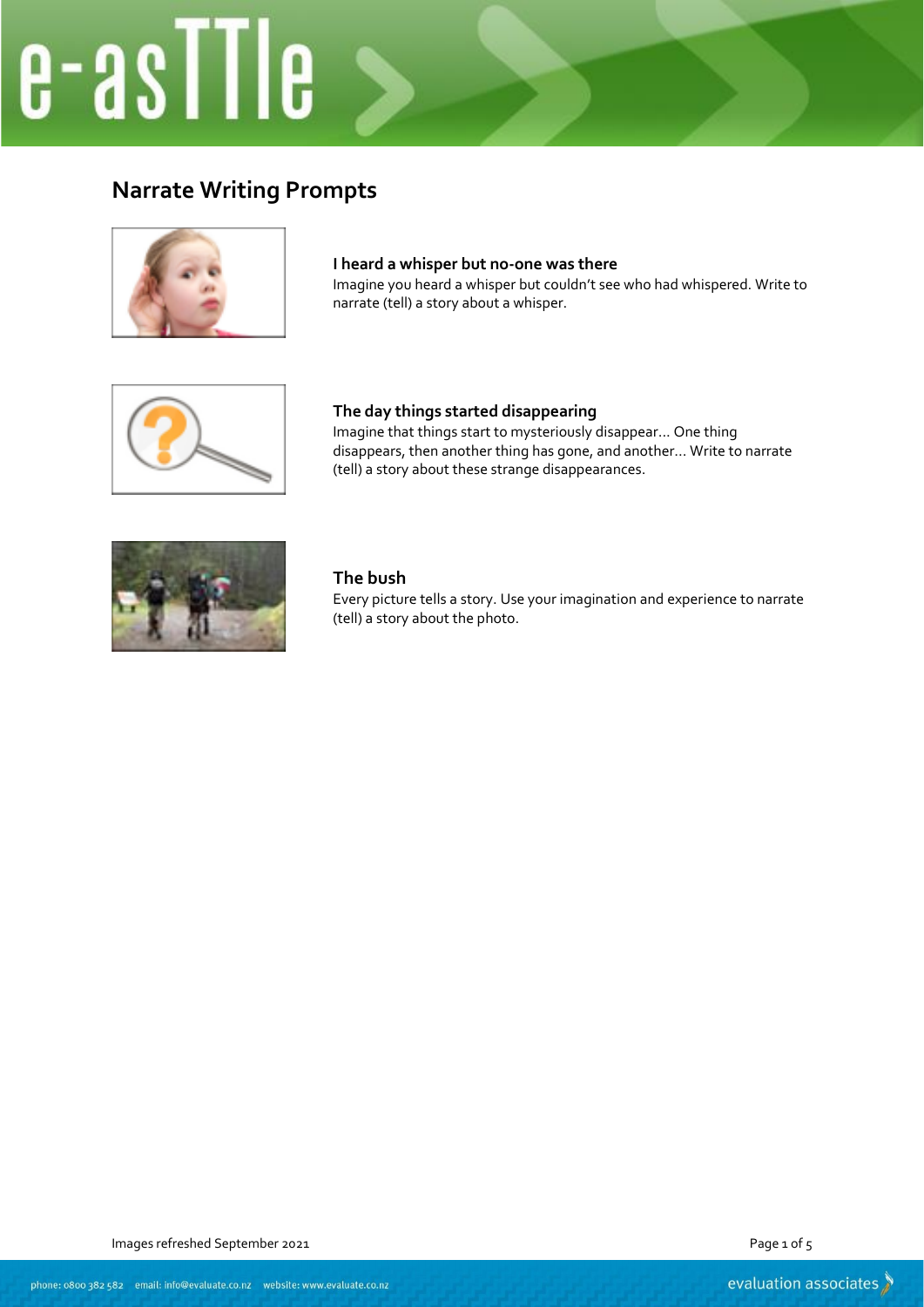# e-asTTle

## **Recount Writing Prompts**



**What I did well** Think of a time when you did something really well. Write to recount that time.



**Whānau and family time** Think of a time when you did something special with your whānau or family. Write to recount that time.



**Time with friends** Think of a time when you did something special with your friends. Write to recount that time.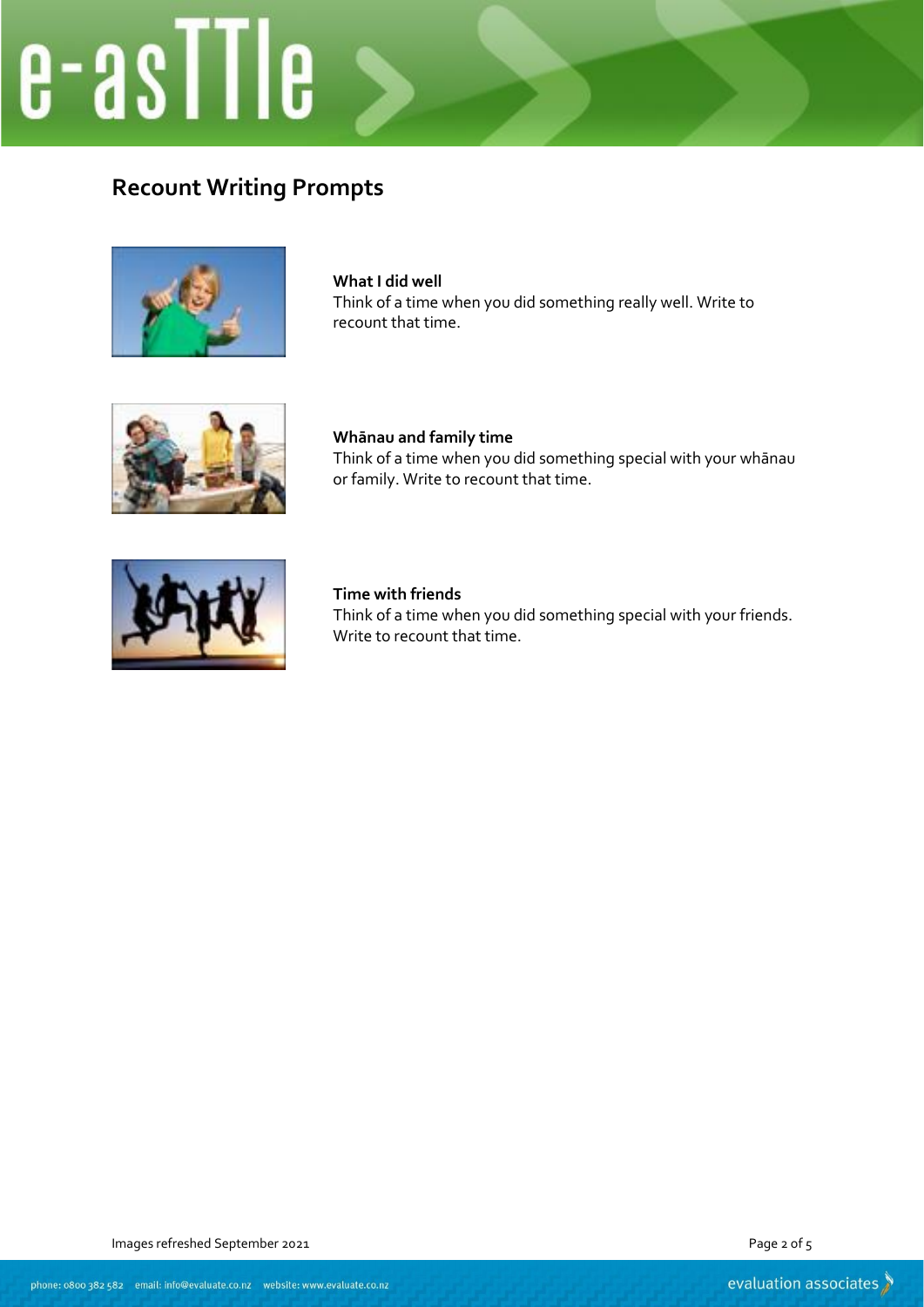## e-asTTIe

## **Describe Writing Prompts**



**Adult and child** Look at the photo. Write to describe the moment in time it shows.



**Girl** Look at the photo. Write to describe the moment in time it shows.



**The life cycle of Monarch butterflies** Write to describe the life cycle of Monarch butterflies. [A diagram of the life cycle is provided.]



**Stick insect** Look at the photo. Write to describe the moment in time it shows.



**The market** Look at the photo. Write to describe the moment in time it shows.



**A frog life cycle** Write to describe this frog life cycle. [A diagram of the life cycle is provided.]



**Dogs at the beach** Imagine you are at the beach watching these dogs. Write to describe that moment in time. [A photo is provided.]

Images refreshed September 2021 **Page 3 of 5** and 2021 **Page 3 of 5** and 2021 **Page 3 of 5** and 2021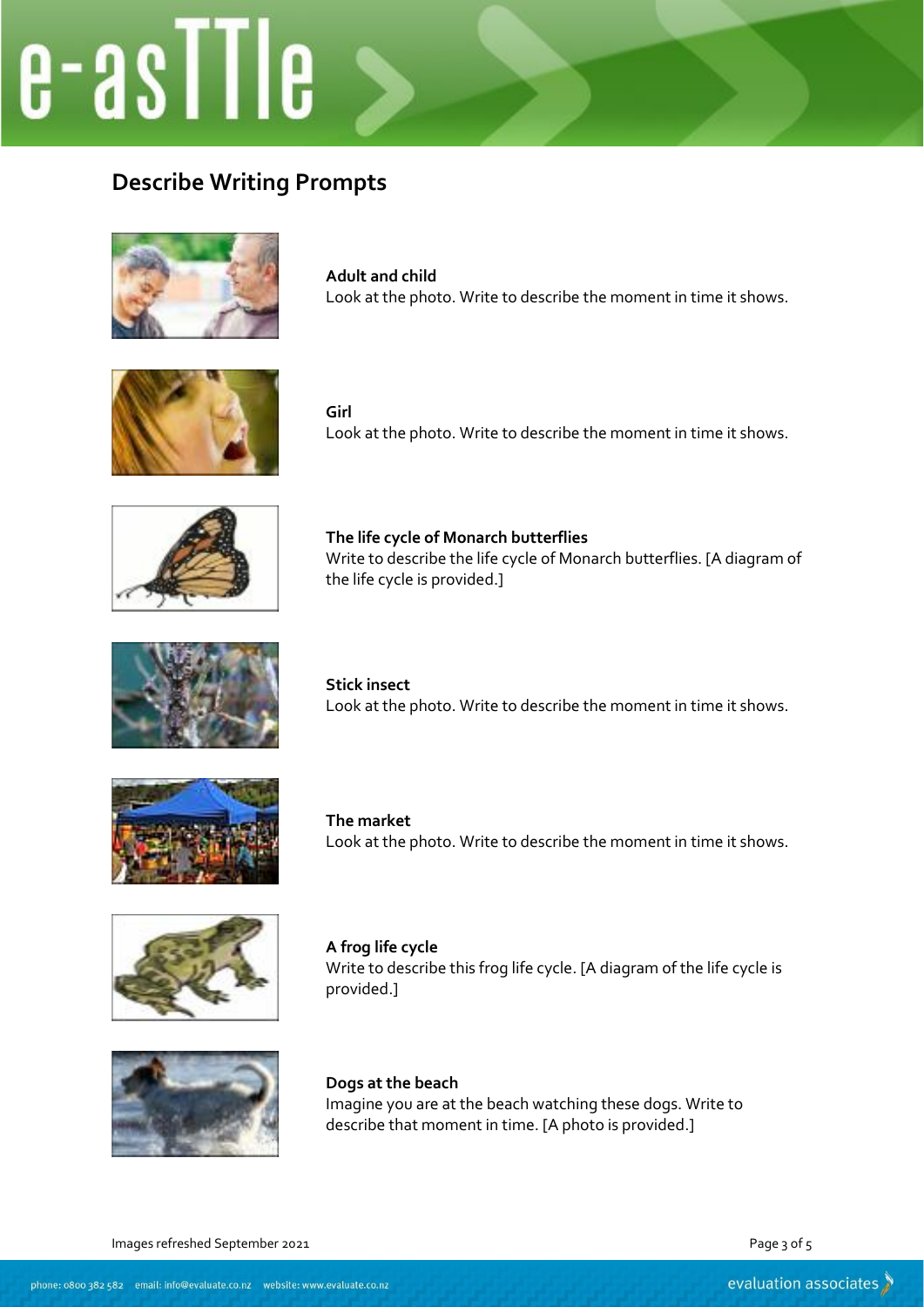## e-asTTle

## **Explain Writing Prompts**



## **A community facility**

Think of a facility your community needs. Write to explain to your reader why this facility is needed.



## **A special place in the community** Think about the places that are special to your community. Choose one of these places. Write to explain to your reader why this place is special.



### **Good friends** Think about friendship. Write to explain to your reader what being a good friend means.



### **Caring for planet Earth** Write to describe one environmental problem and explain what people do to reduce its impact on the planet.

Images refreshed September 2021 **Page 4 of 5** and 2021 **Page 4 of 5** and 2021 **Page 4 of 5** and 2021